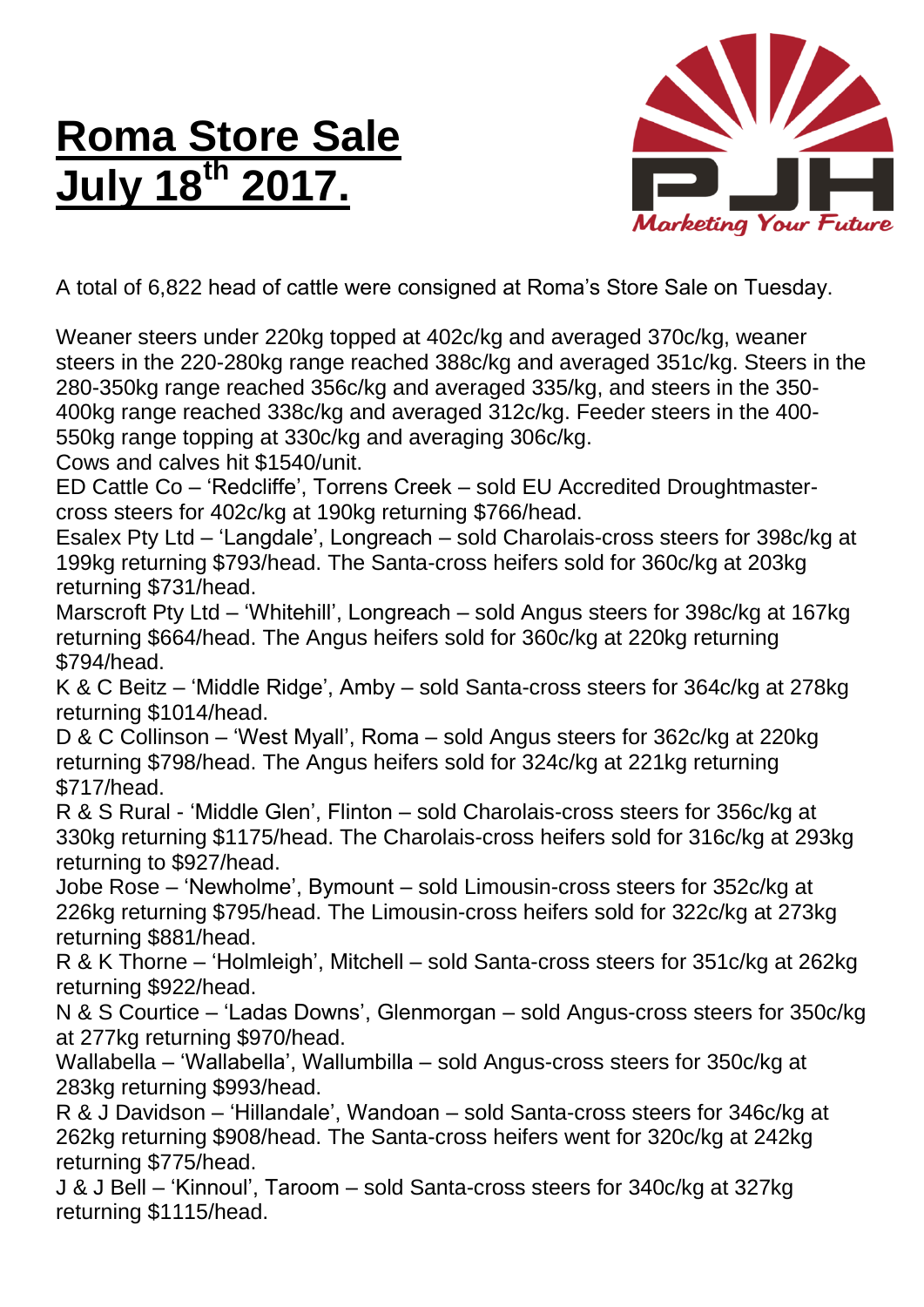A Cann – 'Khyber', Augathella – sold Charolais-cross steers for 338c/kg at 270kg returning \$913/head. The Charolais-cross heifers sold for 289c/kg at 335kg returning \$970/head.

Dart Pastoral Co – 'Thirlstone', Roma – sold Droughtmaster steers for 332c/kg at 336kg returning \$1117/head.

G & L Smith – 'Iona', Wallumbilla – sold Romagnola-cross steers for 332c/kg at 378kg returning \$1258/head.

R & R West – 'Roleen', Wallumbilla – sold Charolais-cross steers for 330c/kg at 407kg returning \$1344/head.

I Duff – 'Duffields', Roma – sold Limousin-cross heifers for 320c/kg at 385kg returning \$1232/head.

M McClymont – 'Trnro', Hughenden – sold Brahman-cross steers for 316c/kg at 372kg returning \$1179/head.

N & N Dickson – 'The Lake', Aramac – sold Braford steers for 292c/kg at 438kg returning \$1279/head.

Heifers under 220kg topped at 360c/kg and averaged 325c/kg, while heifers in the 220 – 280kg range topped at 360c/kg and averaged 308c/kg. Heifers in the 280- 350kg range topped at 316c/kg, averaging 277c/kg. Heifers in the 350-450kg range topped at 320c/kg, averaging 275c/kg.

J & M Collinson – 'West Myall', Roma – sold Simmental-cross heifers for 312c/kg at 238kg returning \$745/head.

Noogilla Cattle Co – 'Woodlands', Mitchell – sold Cross-breed heifers for 308c/kg at 243kg returning \$748/head.

Cows in the 300-400kg range reached 228c/kg and averaged 193c/kg, while cows in the 400kg-500kg range reached 240c/kg and averaged 208c/kg. Cows over 500kg topped at 235/kg, averaging 221c/kg.

RLP Investments Pty Ltd – 'Lillianfells', Longreach – sold Santa-cross cows for 232/kg at 581kg returning \$1349/head.

J Kingston – 'Kingull', Roma – sold Santa-cross cows for 220c/kg at 574kg returning \$1264/head.

Bulls under 400kg reached 370c/kg and averaged 316c/kg.

## *PJH sell 6 th position next week.*